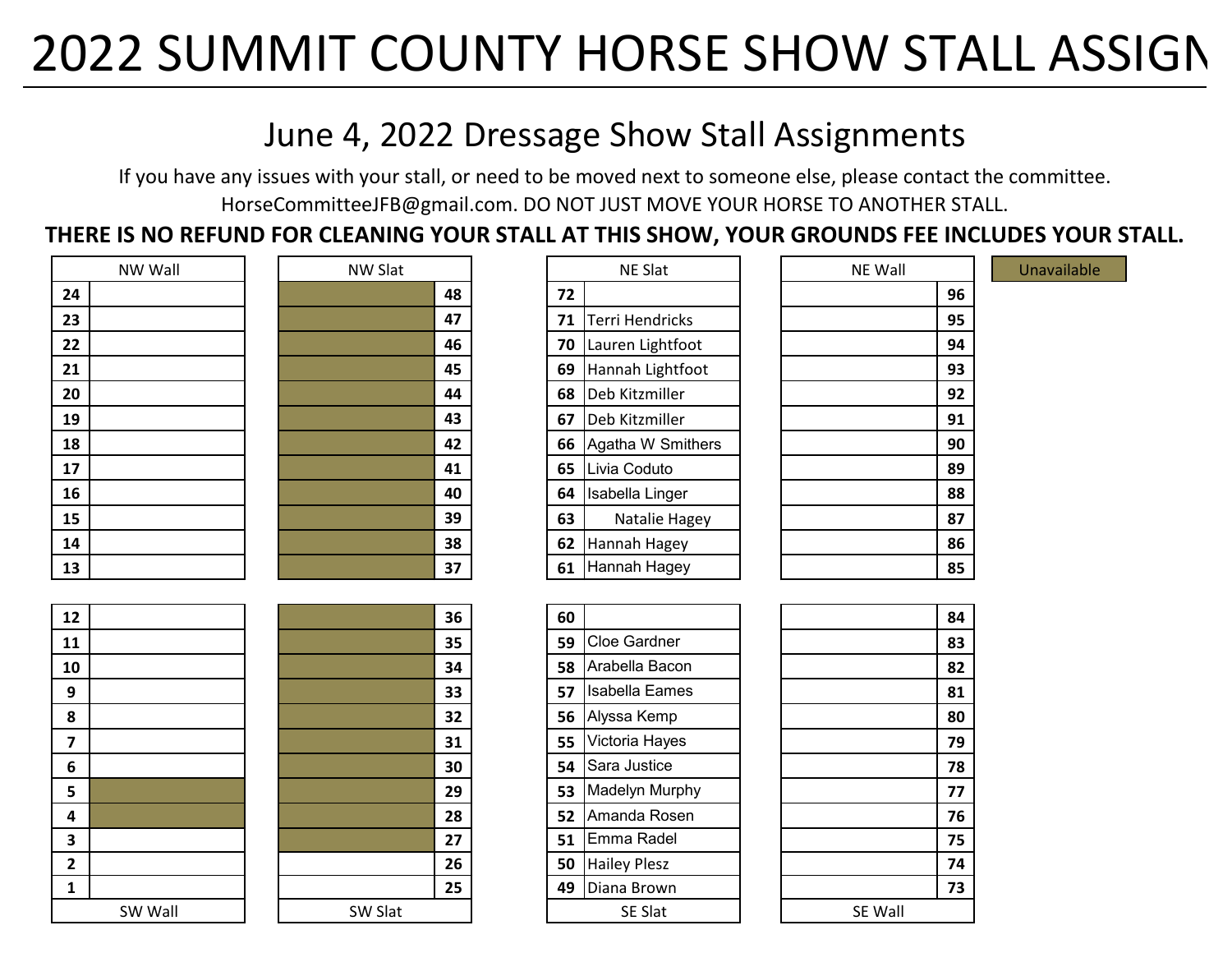### June 5, 2022 PAS Show Stall Assignments

If you have any issues with your stall, or need to be moved next to someone else, please contact the committee. HorseCommitteeJFB@gmail.com. DO NOT JUST MOVE YOUR HORSE TO ANOTHER STALL. Failing to comply will result in the

|    | NW Wall |
|----|---------|
| 24 |         |
| 23 |         |
| 22 |         |
| 21 |         |
| 20 |         |
| 19 |         |
| 18 |         |
| 17 |         |
| 16 |         |
| 15 |         |
| 14 |         |
| 13 |         |

| <b>IVVV VVGII</b> | <b>IVVV</b> JIAL |    |    | <b>IVL JIGL</b> | <b>IVL VVGII</b> |
|-------------------|------------------|----|----|-----------------|------------------|
| 24                |                  | 48 | 72 |                 | 96               |
| 23                |                  | 47 | 71 |                 | 95               |
| 22                |                  | 46 | 70 |                 | 94               |
| 21                |                  | 45 | 69 |                 | 93               |
| 20                |                  | 44 | 68 |                 | 92               |
| 19                |                  | 43 | 67 |                 | 91               |
| 18                |                  | 42 | 66 |                 | 90               |
| 17                |                  | 41 | 65 |                 | 89               |
| 16                |                  | 40 | 64 | Darlene Jones   | 88               |
| 15                |                  | 39 | 63 | Alexis Williams | 87               |
| 14                |                  | 38 | 62 |                 | 86               |
| 13                |                  | 37 | 61 | Sierra Walker   | 85               |

| 12                      |         |         | 36 | 60 | Gabriella Keglovic  |         | 84 |
|-------------------------|---------|---------|----|----|---------------------|---------|----|
| 11                      |         |         | 35 | 59 | <b>Cloe Gardner</b> |         | 83 |
| 10                      |         |         | 34 | 58 |                     |         | 82 |
| 9                       |         |         | 33 | 57 |                     |         | 81 |
| 8                       |         |         | 32 | 56 | Samantha Povroznik  |         | 80 |
| 7                       |         |         | 31 | 55 | Daniela Scheffler   |         | 79 |
| 6                       |         |         | 30 | 54 | Jordan Scheffler    |         | 78 |
| 5                       |         |         | 29 | 53 | Madelyn Murphy      |         | 77 |
| 4                       |         |         | 28 | 52 |                     |         | 76 |
| $\overline{\mathbf{3}}$ |         |         | 27 | 51 | Emma Radel          |         | 75 |
| $\overline{\mathbf{c}}$ |         |         | 26 | 50 | <b>Hailey Plesz</b> |         | 74 |
| $\mathbf{1}$            |         |         | 25 | 49 | Diana Brown         |         | 73 |
|                         | SW Wall | SW Slat |    |    | SE Slat             | SE Wall |    |

forfeiture of your stall deposit.

|    | NE Slat                |  |  |  |  |  |
|----|------------------------|--|--|--|--|--|
| 72 |                        |  |  |  |  |  |
| 71 |                        |  |  |  |  |  |
| 70 |                        |  |  |  |  |  |
| 69 |                        |  |  |  |  |  |
| 68 |                        |  |  |  |  |  |
| 67 |                        |  |  |  |  |  |
| 66 |                        |  |  |  |  |  |
| 65 |                        |  |  |  |  |  |
| 64 | Darlene Jones          |  |  |  |  |  |
| 63 | <b>Alexis Williams</b> |  |  |  |  |  |
| 62 |                        |  |  |  |  |  |
| 61 | Sierra Walker          |  |  |  |  |  |
|    |                        |  |  |  |  |  |

| 60 | Gabriella Keglovic  |  |  |  |  |  |  |
|----|---------------------|--|--|--|--|--|--|
| 59 | <b>Cloe Gardner</b> |  |  |  |  |  |  |
| 58 |                     |  |  |  |  |  |  |
| 57 |                     |  |  |  |  |  |  |
| 56 | Samantha Povroznik  |  |  |  |  |  |  |
| 55 | Daniela Scheffler   |  |  |  |  |  |  |
| 54 | Jordan Scheffler    |  |  |  |  |  |  |
| 53 | Madelyn Murphy      |  |  |  |  |  |  |
| 52 |                     |  |  |  |  |  |  |
| 51 | Emma Radel          |  |  |  |  |  |  |
| 50 | <b>Hailey Plesz</b> |  |  |  |  |  |  |
| 49 | Diana Brown         |  |  |  |  |  |  |
|    | <b>SE Slat</b>      |  |  |  |  |  |  |

| NW Wall | NW Slat |    |  | NE Slat |                        |  | NE Wall |    | Unavailable |
|---------|---------|----|--|---------|------------------------|--|---------|----|-------------|
|         |         | 48 |  | 72      |                        |  |         | 96 |             |
|         |         | 47 |  | 71      |                        |  |         | 95 |             |
|         |         | 46 |  | 70      |                        |  |         | 94 |             |
|         |         | 45 |  | 69      |                        |  |         | 93 |             |
|         |         | 44 |  | 68      |                        |  |         | 92 |             |
|         |         | 43 |  | 67      |                        |  |         | 91 |             |
|         |         | 42 |  | 66      |                        |  |         | 90 |             |
|         |         | 41 |  | 65      |                        |  |         | 89 |             |
|         |         | 40 |  | 64      | Darlene Jones          |  |         | 88 |             |
|         |         | 39 |  | 63      | <b>Alexis Williams</b> |  |         | 87 |             |
|         |         | 38 |  | 62      |                        |  |         | 86 |             |
|         |         | 37 |  | 61      | Sierra Walker          |  |         | 85 |             |

|         | 84 |
|---------|----|
|         | 83 |
|         | 82 |
|         | 81 |
|         | 80 |
|         | 79 |
|         | 78 |
|         | 77 |
|         | 76 |
|         | 75 |
|         | 74 |
|         | 73 |
| SE Wall |    |
| ٦<br>٠  |    |

Wash Rack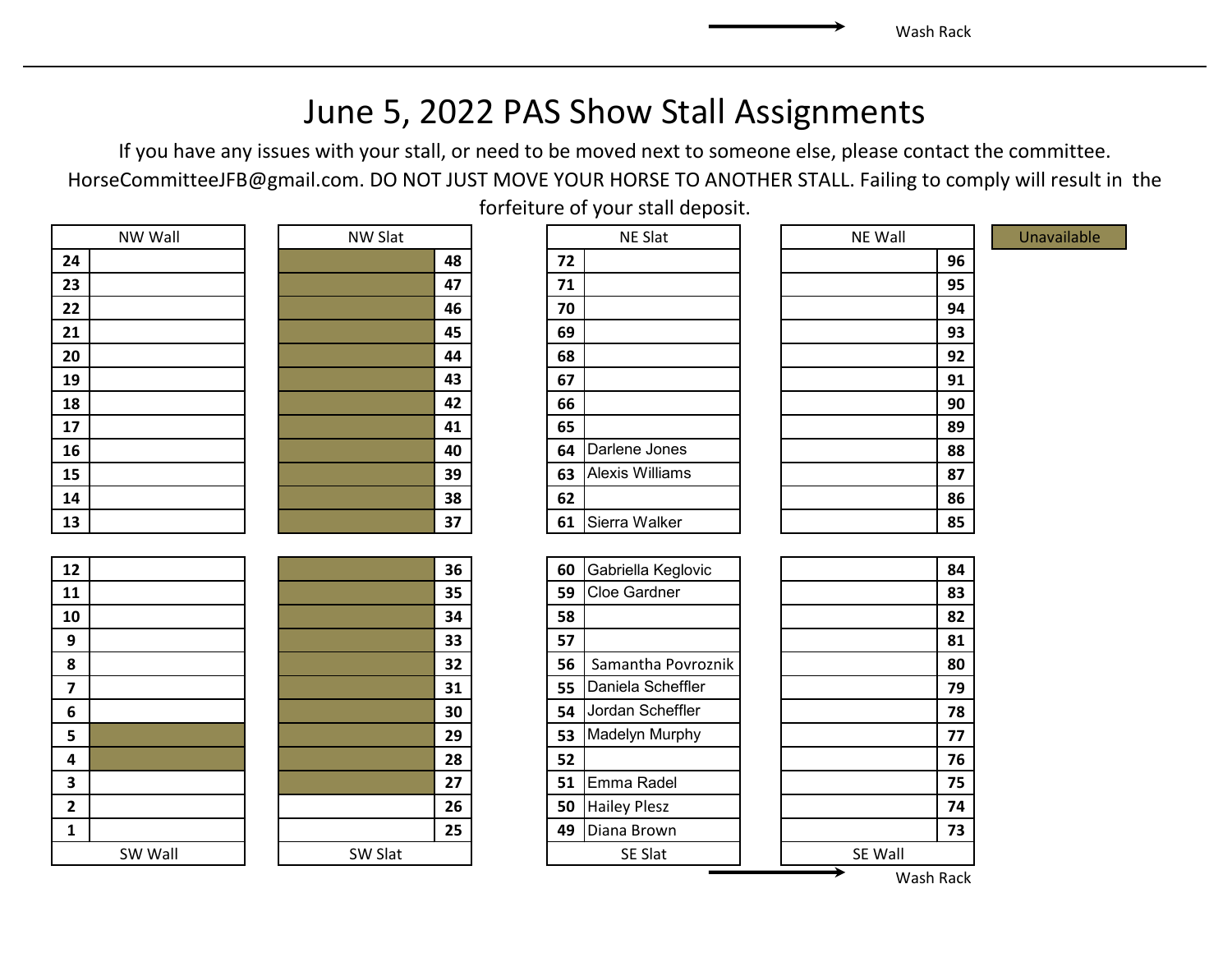**\$10 STALL FEE REFUNDED IF STALL IS CLEANED PRIOR TO LEAVING THE GROUNDS. TO GET YOUR REFUND, YOU WILL NEED TO HAVE YOUR STALL TICKET SIGNED OFF BY AN INDIVIDUAL NOT IN YOUR SHOW GROUP OR 4-H CLUB. PRESENT STALL TICKET TO THE SHOW OFFICE TO RECEIVE YOUR \$10.** 

## June 11, 2022 PAS Show/Open Show Stall Assignments

If you have any issues with your stall, or need to be moved next to someone else, please contact the committee. HorseCommitteeJFB@gmail.com. DO NOT JUST MOVE YOUR HORSE TO ANOTHER STALL. Failing to comply will result in the forfeiture of your stall deposit.

|                         | NW Wall | NW Slat |    | NE Slat | NE Wall | Unavailable |
|-------------------------|---------|---------|----|---------|---------|-------------|
| 24                      |         |         | 48 | 72      | 96      |             |
| 23                      |         |         | 47 | 71      | 95      |             |
| 22                      |         |         | 46 | 70      | 94      |             |
| 21                      |         |         | 45 | 69      | 93      |             |
| 20                      |         |         | 44 | 68      | 92      |             |
| 19                      |         |         | 43 | 67      | 91      |             |
| 18                      |         |         | 42 | 66      | 90      |             |
| 17                      |         |         | 41 | 65      | 89      |             |
| 16                      |         |         | 40 | 64      | 88      |             |
| 15                      |         |         | 39 | 63      | 87      |             |
| 14                      |         |         | 38 | 62      | 86      |             |
| 13                      |         |         | 37 | 61      | 85      |             |
|                         |         |         |    |         |         |             |
| 12                      |         |         | 36 | 60      | 84      |             |
| 11                      |         |         | 35 | 59      | 83      |             |
| 10                      |         |         | 34 | 58      | 82      |             |
| 9                       |         |         | 33 | 57      | 81      |             |
| 8                       |         |         | 32 | 56      | 80      |             |
| $\overline{\mathbf{z}}$ |         |         | 31 | 55      | 79      |             |
| 6                       |         |         | 30 | 54      | 78      |             |
| 5                       |         |         | 29 | 53      | 77      |             |
| 4                       |         |         | 28 | 52      | 76      |             |
| 3                       |         |         | 27 | 51      | 75      |             |
| $\mathbf{2}$            |         |         | 26 | 50      | 74      |             |
| $\mathbf{1}$            |         |         | 25 | 49      | 73      |             |

| NE Wall |    | ι |
|---------|----|---|
|         | 96 |   |
|         | 95 |   |
|         | 94 |   |
|         | 93 |   |
|         | 92 |   |
|         | 91 |   |
|         | 90 |   |
|         | 89 |   |
|         | 88 |   |
|         | 87 |   |
|         | 86 |   |
|         | 85 |   |
|         |    |   |
|         | 84 |   |
|         | 83 |   |
|         | 82 |   |
|         | 81 |   |
|         | 80 |   |
|         | 79 |   |
|         | 78 |   |
|         | 77 |   |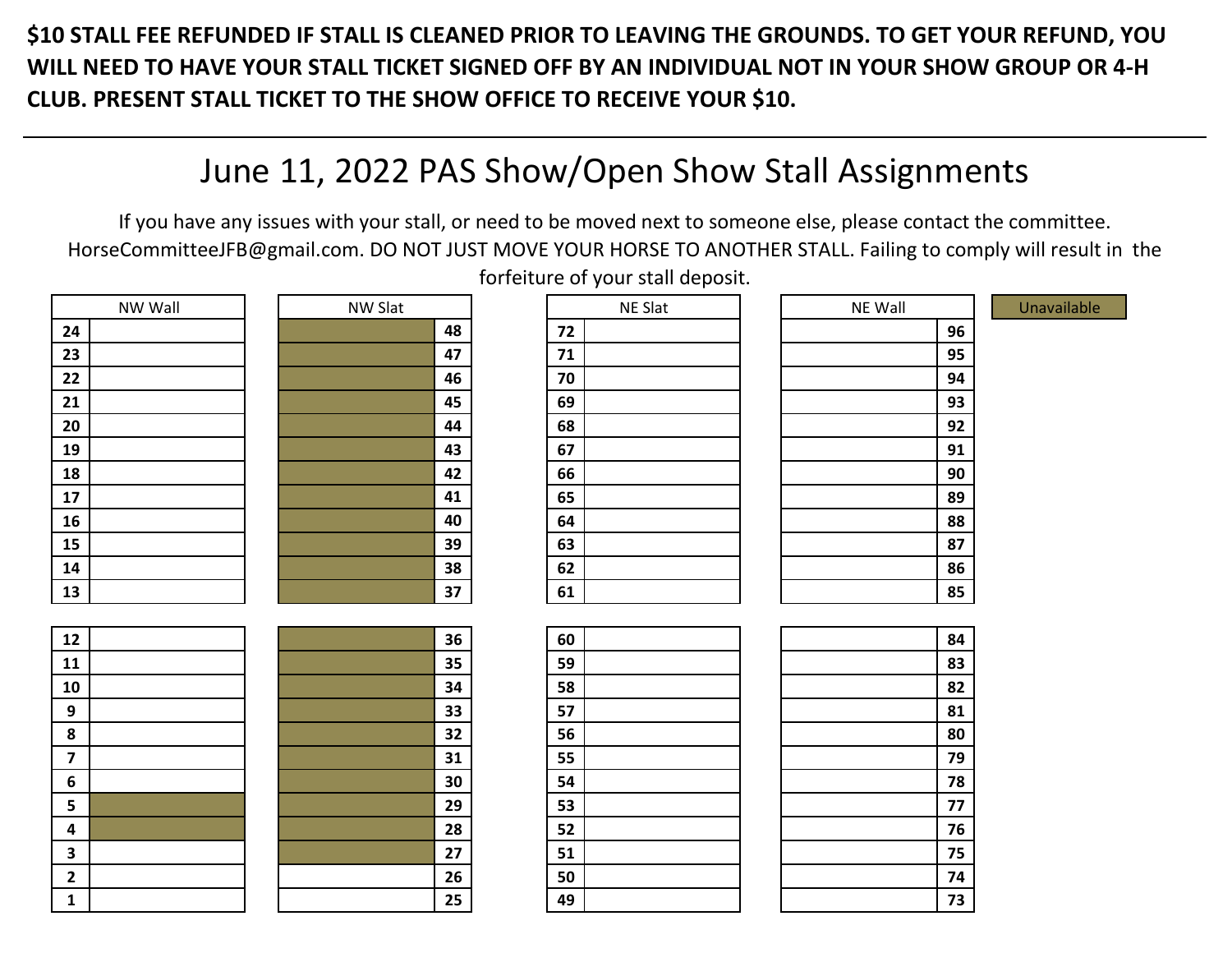| SW Wall | SW Slat |  | <b>SE Slat</b> |  | SE Wall<br>JL                  |  |
|---------|---------|--|----------------|--|--------------------------------|--|
|         |         |  |                |  | Wash<br>Rack<br>. 505 -<br>___ |  |

**STALL FEES REFUNDED IF STALL IS CLEANED PRIOR TO LEAVING THE GROUNDS. TO GET YOUR REFUND, YOU WILL NEED TO HAVE YOUR STALL TICKET SIGNED OFF BY A VOLUNTEER NOT IN YOUR SHOW GROUP. PRESENT STALL TICKET TO THE SHOW OFFICE TO RECEIVE YOUR \$5.**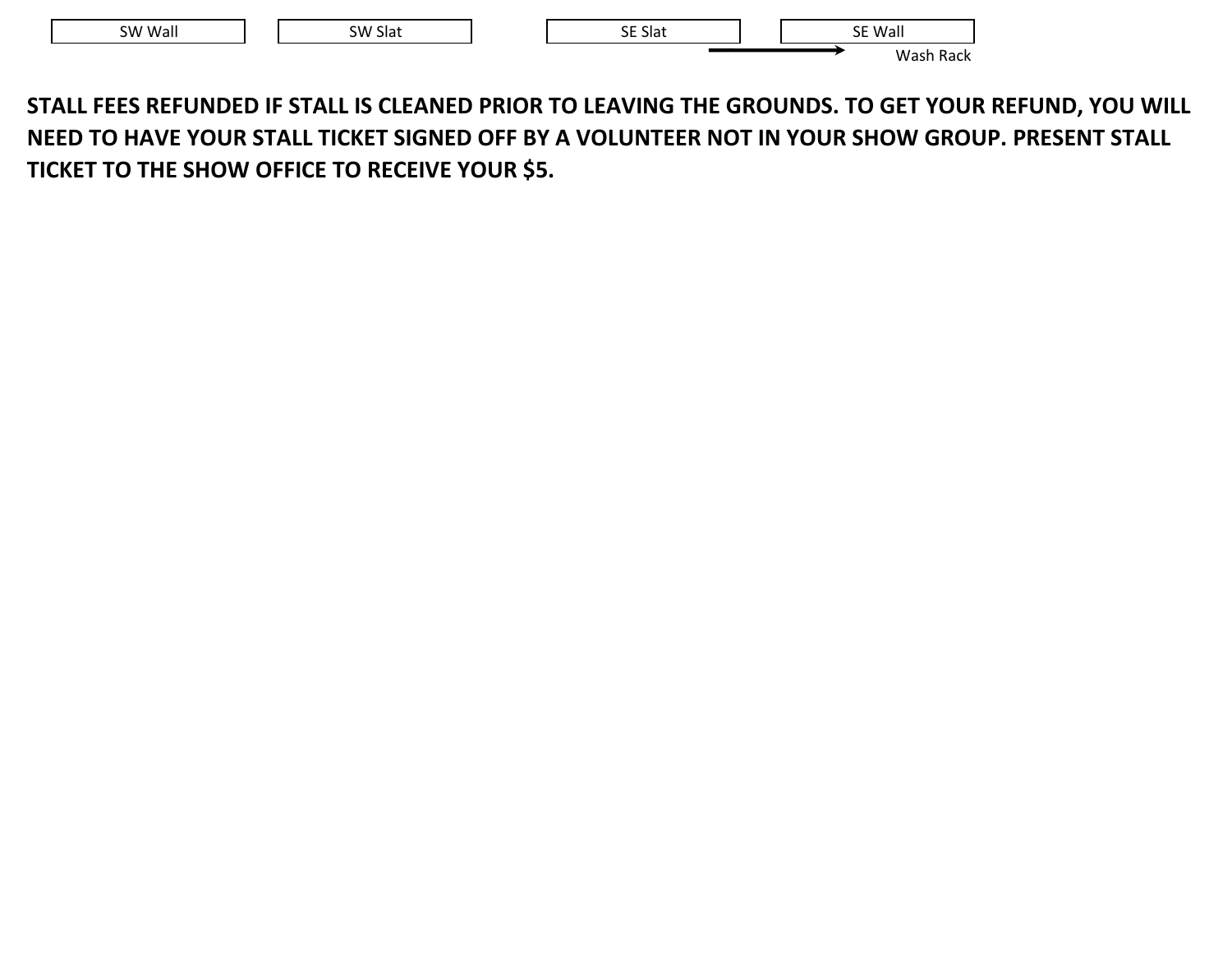# **IMENTS**